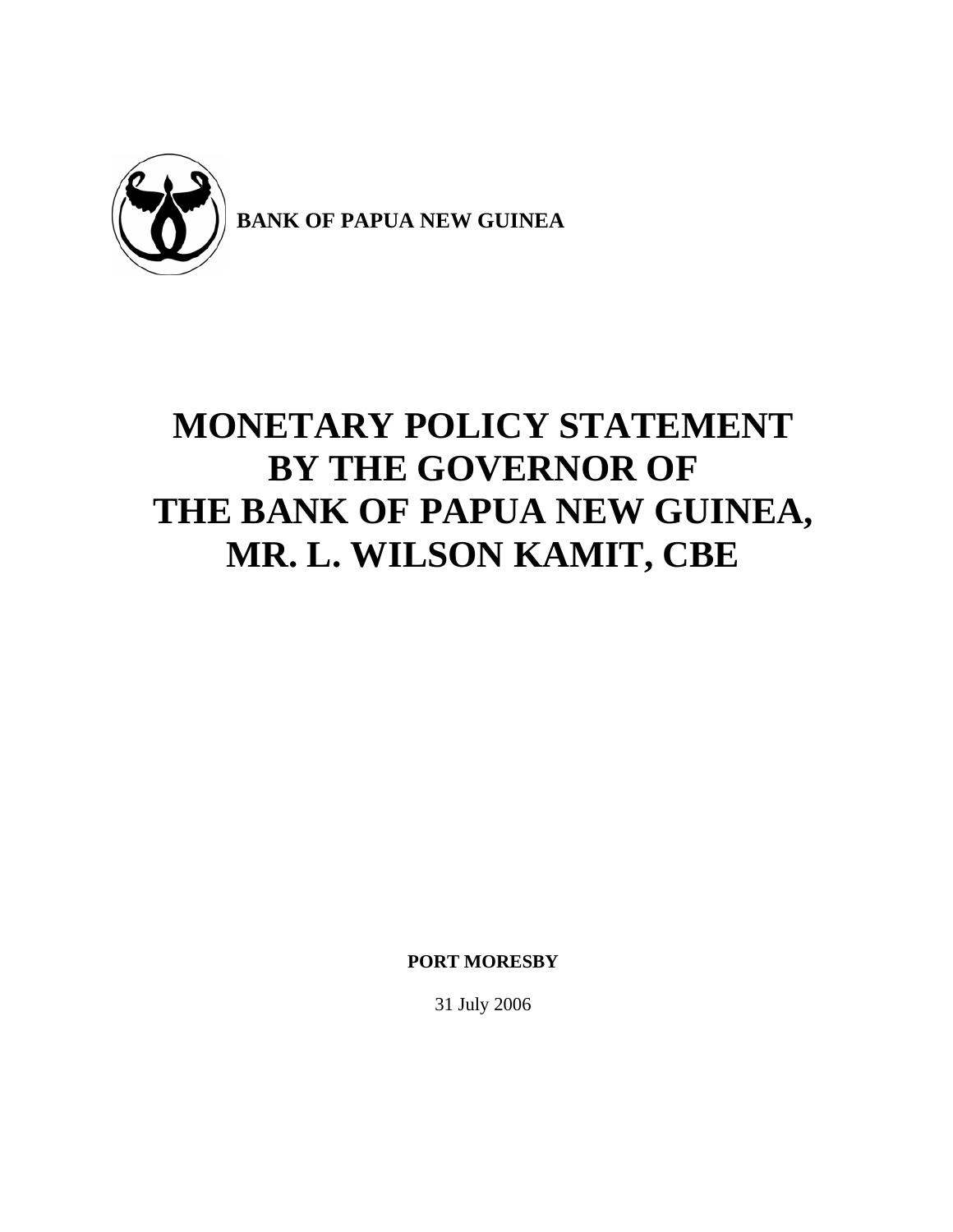## **TABLE OF CONTENTS**

| 1.0 |  |
|-----|--|
| 1.1 |  |
| 1.2 |  |
| 1.3 |  |
| 2.0 |  |
| 2.1 |  |
| 2.2 |  |
| 2.3 |  |
| 2.4 |  |
| 2.5 |  |
| 2.6 |  |
| 2.7 |  |
|     |  |

Queries on the contents of the Monetary Policy Statement should be directed to the Deputy Governor, Policy and Regulation on telephone number (675) 3227359 or Manager, Monetary Policy Unit on telephone number (675) 3227312, or both on fax number (675) 3200757. Copies of the Statement can be obtained from the Economics Department and it is also available on the Bank's website: http//www.bankpng.gov.pg. It will be reproduced in the June 2006 issue of the Quarterly Economic Bulletin (QEB).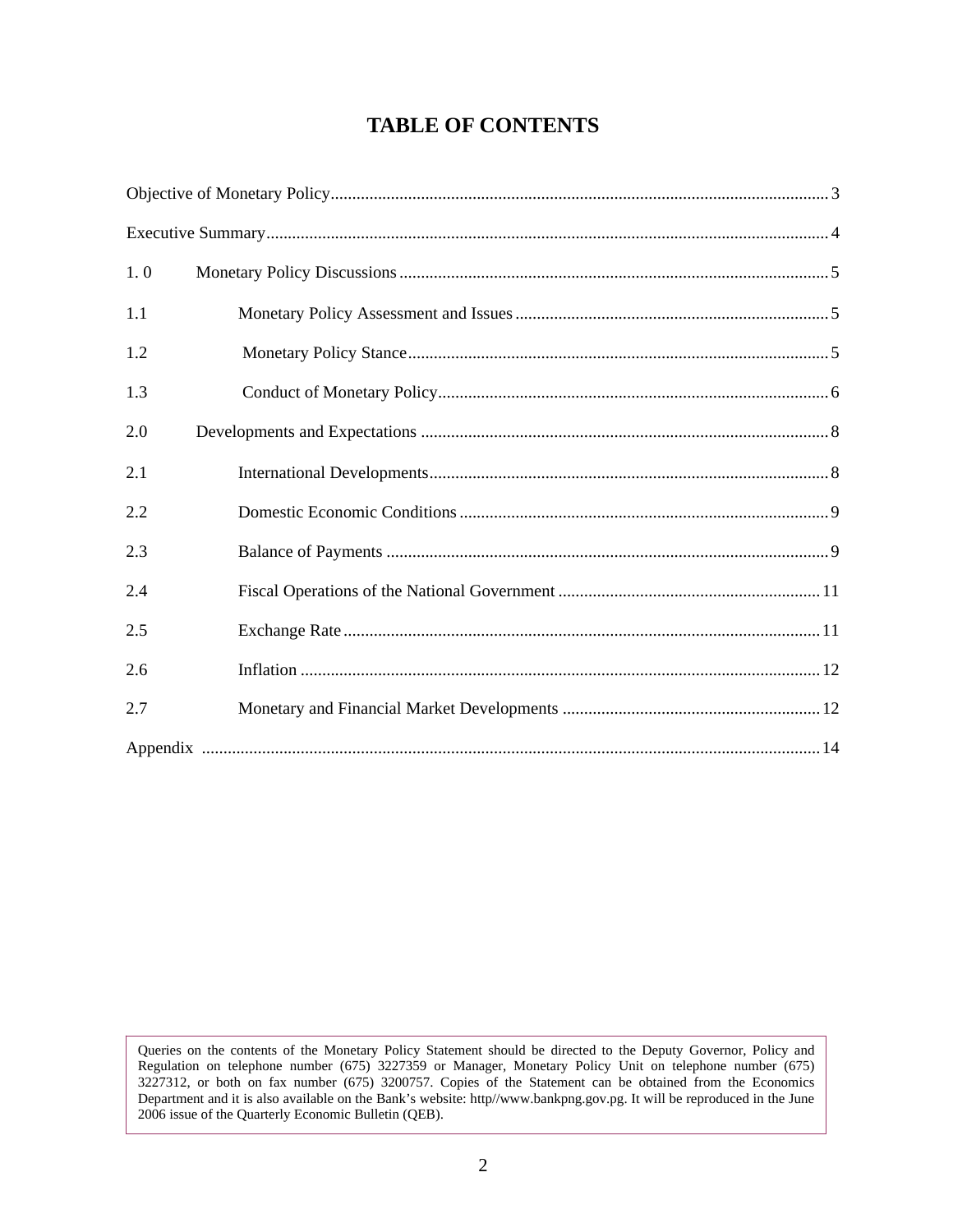## <span id="page-2-0"></span>**Objective of Monetary Policy**

The objective of monetary policy in Papua New Guinea (PNG) is to achieve and maintain price stability. If achieved it will lead to:

- Confidence in the kina exchange rate and management of the economy;
- A foundation for stable fiscal operations of the Government;
- Certainty for private sector businesses to plan for long-term investment and development; and
- A stable macroeconomic environment conducive to economic growth.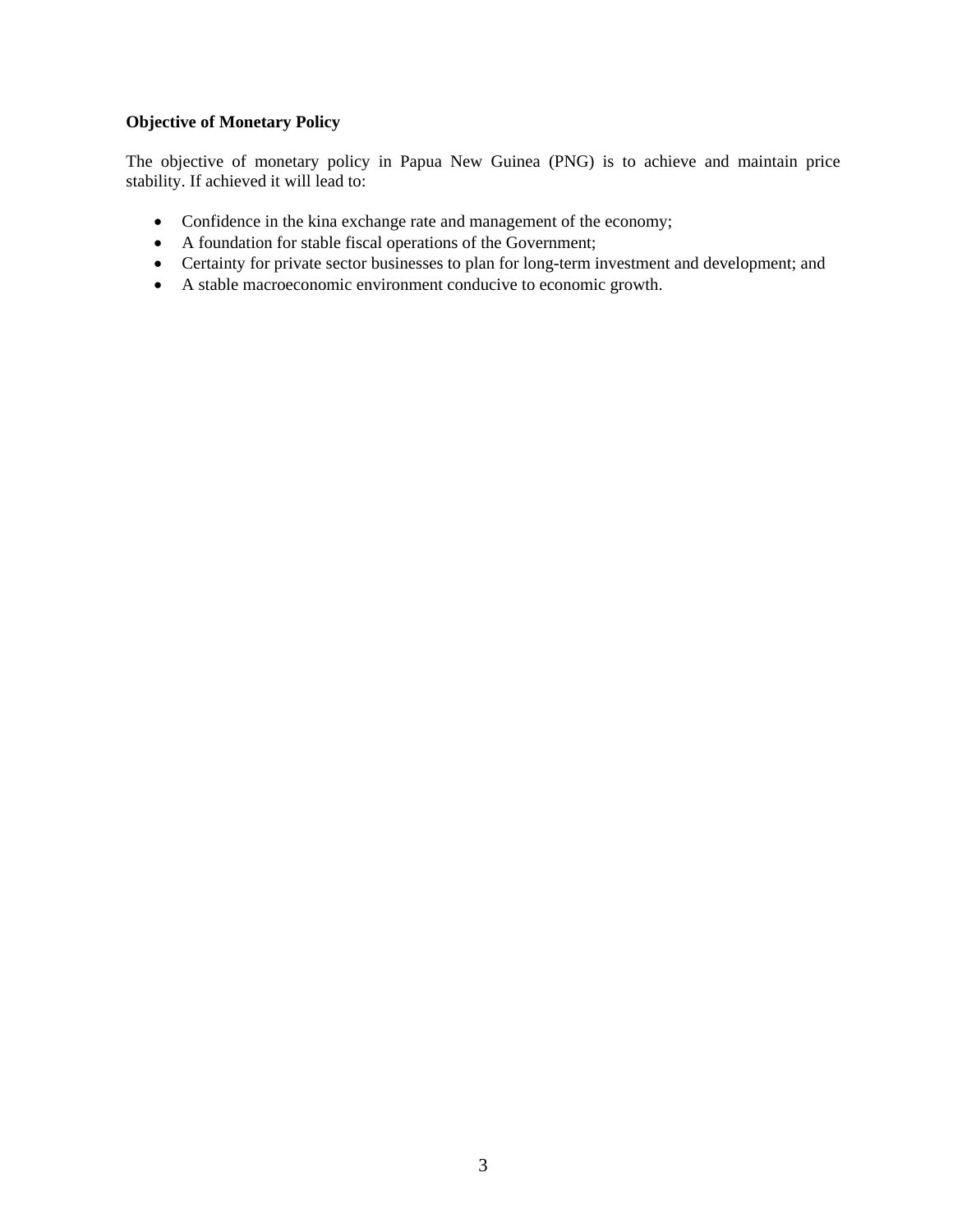#### <span id="page-3-0"></span>**MONETARY POLICY STATEMENT (MPS)**

#### **Executive Summary**

Papua New Guinea has experienced relative price stability since 2003. The Bank of Papua New Guinea (Bank) expects that this and other favourable macroeconomic conditions will continue in the second half of 2006 and over the medium-term. **Therefore, the Bank will maintain a neutral monetary policy stance during this period.** This stance is based on the following expectations:

- Headline and underlying inflation will remain at around 2.5 4.5 percent;
- Stable kina exchange rate against the currencies of PNG's major trading partners;
- Prudent fiscal management by the Government;
- Private sector credit growth will continue in 2006 and the medium term; and
- Gross Domestic Product (GDP) growth to be higher than the Government's projections of 3.5 percent, as indicated by the fast growth of private sector credit.

However, the risks to price stability include high volatility in the exchange rate, the potential adverse effects arising from rapid growth in monetary aggregates, the high crude oil prices and any fiscal slippages from the original 2006 Budget or the Supplementary Budget to be presented in August 2006, and in the lead up to the 2007 National Elections.

#### **In this respect, the Bank will re-assess and if necessary make changes to the monetary policy stance to counter any adverse effects on the maintenance of price stability.**

The effectiveness of monetary policy to curtail any threat to price stability will be limited if it is not supported by fiscal and other policy measures. Therefore, a closer co-ordination of policies by the Government and the Bank is necessary in sustaining macroeconomic stability and economic growth over the medium-term.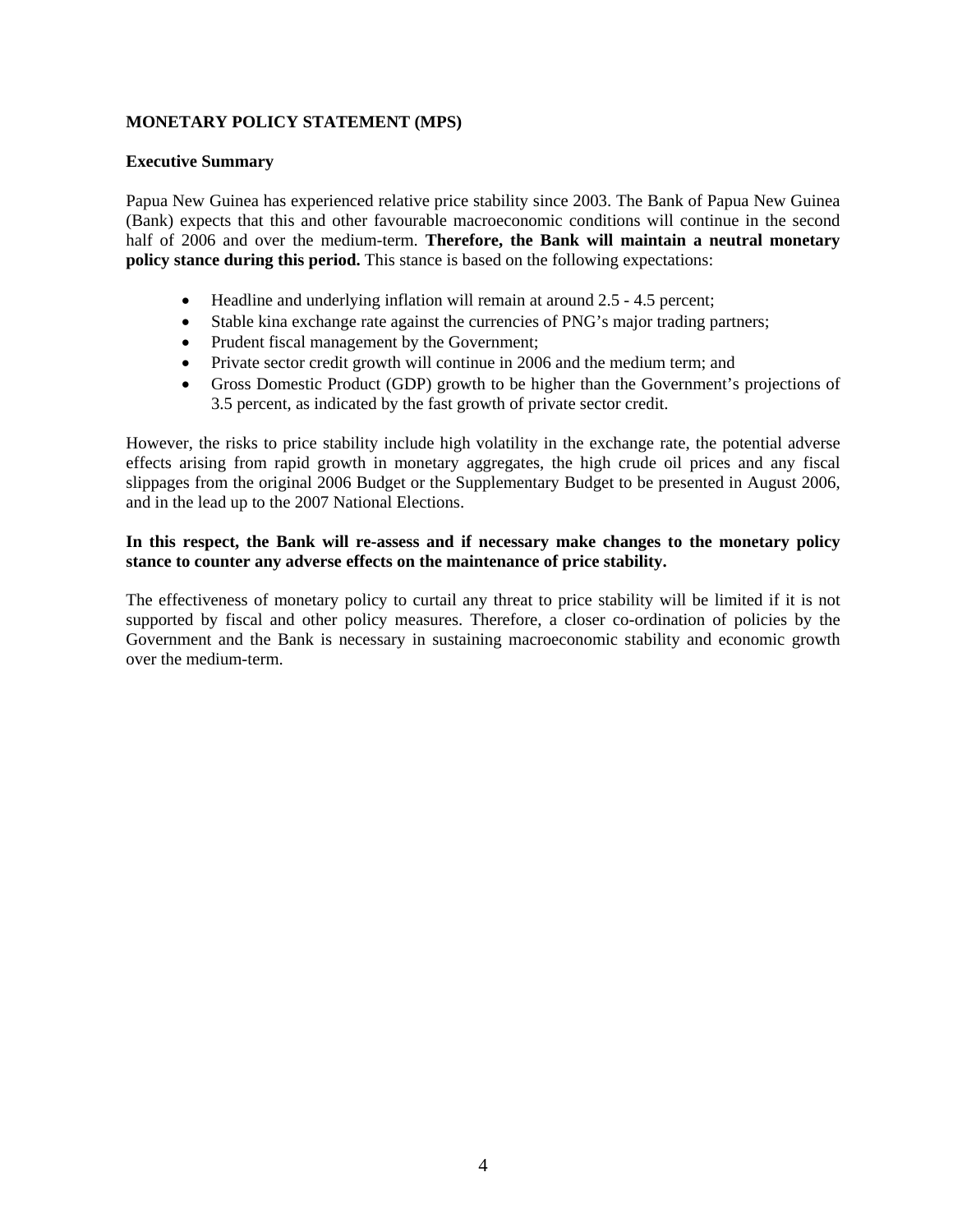#### <span id="page-4-0"></span>**1.0 Monetary Policy Discussions**

#### **1.1 Monetary Policy Assessment and Issues**

In the first half of 2006, the Bank maintained a neutral monetary policy stance. Consistent with the stance, the Kina Facility Rate (KFR) was maintained at 6.0 percent reflecting low inflation, stable exchange rate and favourable macroeconomic outcomes.

Macroeconomic outcomes for the first half of 2006 were broadly in line with the Bank's expectations outlined in the January 2006 MPS. Annual headline inflation was 2.3 percent to June 2006, driven by stability in the exchange rate and lower foreign inflation. The Trade Weighted Index (TWI) and Real Effective Exchange Rate (REER) remained relatively stable over the first half of 2006.

Interest rates have generally continued to remain low given the high level of liquidity in the banking system. The low interest rate environment combined with sound fiscal management, removal of foreign exchange control restrictions and political stability led to a pick up in business confidence and increased lending to the private sector by commercial banks. The increase in lending has enabled the private sector to expand business activity and generate employment.

Annual growth in broad money (M3<sup>\*</sup>) and reserve money were 46.4 percent and 32.3 percent, respectively, to June 2006. The growth in broad money was accounted for by a significant increase in the net foreign assets of the Central Bank and net credit to private sector. The very fast growth in broad and reserve money are of concern to the Bank as they could lead to inflationary pressure.

Preliminary estimates of the fiscal operations of the National Government over the five months to May 2006 showed an overall budget surplus of 1.4 percent of nominal GDP, due to higher than budgeted mineral tax receipts. Given this outcome, the Government should be able to achieve its objectives within the original 2006 Budget parameters or the Supplementary Budget to be presented in August 2006. However, the Government should restrain recurrent expenditure because if the mineral prices fall in the future it will be difficult to adjust expenditure downward. The focus should be to increase development expenditure that will generate growth and reduce poverty as stated in the Medium Term Development Strategy (MTDS).

The Government's debt management strategy of restructuring debt from short to longer term to reduce refinancing risk has led to issuance of Inscribed stocks. This has in turn led to a very substantial increase in interest cost on domestic debt by 32.7 percent in the first five months to May 2006, compared to the same period in 2005. Such a substantive increase in interest expenses and recourse to domestic borrowing is in the Bank's view inconsistent with the medium term debt strategy. The Government was advised by the Bank to retire some of its expensive foreign debt and cease further issuance of Inscribed stocks.

The low domestic interest rate environment poses a concern to the Bank as interest rate differentials widen between PNG and its major trading partners. This could lead to capital outflow from PNG to substitute financial markets and create macroeconomic instability.

## **1.2 Monetary Policy Stance**

Based on the Bank's assessment of macroeconomic developments in the first half of 2006 and expectations of low inflation, it will maintain a neutral monetary policy stance in the second half of 2006 and over the medium-term.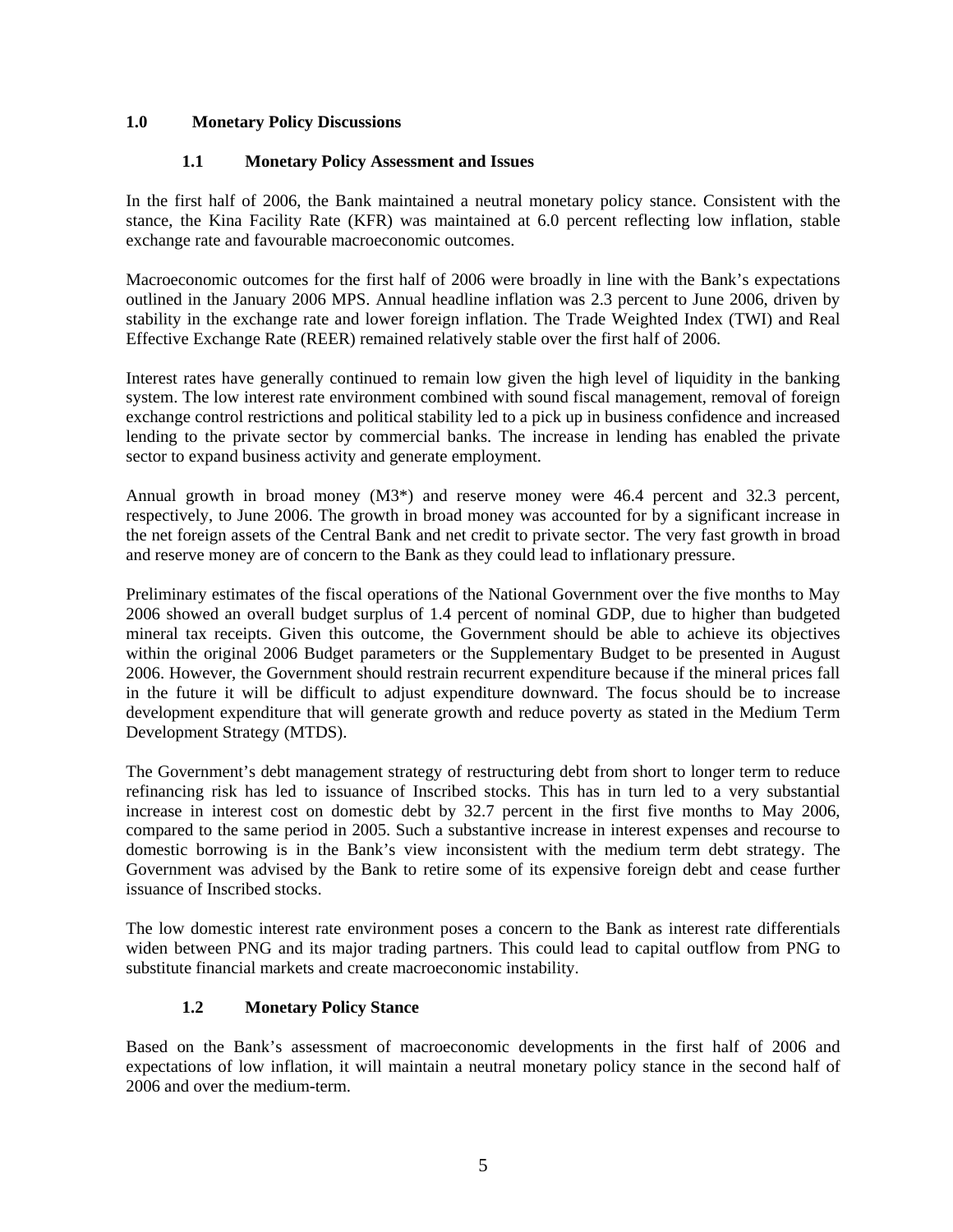<span id="page-5-0"></span>The neutral stance of monetary policy is based on the following expectations in 2006 and the mediumterm:

- Inflation will be around 2.5 4.5 percent;
- Stable kina exchange rate;
- Continued prudent fiscal management;
- Credit growth to the private sector to continue; and
- GDP growth could be higher than the Government's projection of 3.5 percent as indicated by the faster growth in private sector credit in 2005 and 2006.

The Bank expects broad money to grow at 21.5 percent and reserve money at 11.0 percent in 2006, substantially higher than needed to support private sector activity. The high level of free liquid reserves, if lent by the banking system, is expected to continue to generate private sector growth, given the low interest rate environment, removal of foreign exchange control restrictions and other impediments to growth by the Government. In the medium-term, credit growth is expected to continue as commercial banks introduce new lending products, particularly to the mineral companies, which are now allowed under the liberalised foreign exchange control regime to borrow from the domestic banking system. The level of net foreign assets is expected to increase moderately in the medium-term.

The Bank expects the Government to demonstrate prudent fiscal management and continue to redirect expenditure to priority areas such as health, education, law and order, and physical infrastructure. The implementation of public sector reforms, removal of impediments to trade and investment and exportled growth will also contribute towards moving PNG to a higher path of economic growth.

Whilst the Bank expects the medium-term assumptions to hold, the risks could come from:

- Volatile movements in the exchange rates of PNG's major trading partners;
- Fall in international commodity prices;
- Fiscal slippages arising from the Supplementary Budget and in the lead-up to the 2007 National Elections;
- Effects of past increases and any further increases of crude oil prices;
- The very fast growth in monetary aggregates; and
- Other unforeseen external and domestic shocks.

In this respect, the Bank will be cautious and if necessary make changes to the stance of monetary policy to counter any adverse developments that may threaten the maintenance of price stability in 2006 and the medium-term.

#### **1.3 Conduct of Monetary Policy**

The MPS provides the overall monetary policy framework, while the KFR remains the instrument for signaling the Bank's monetary policy stance with an announcement by the Governor at the beginning of each month. Following the announcement, Open Market Operations (OMOs) will be conducted to support the Bank's monetary policy stance. The OMOs will involve the auction of Central Bank Bills (CBB) to licensed financial intermediaries and Treasury bills to the public and the banking system, as well as Repurchase Agreement (Repo) transactions with commercial banks. The Bank's intervention strategy in the foreign exchange market will be to smooth out any volatility in the exchange rate where necessary. The implementation of monetary policy will be within the reserve money framework, where the Exchange Settlement Account (ESA) balances of commercial banks will be maintained at noninflationary levels.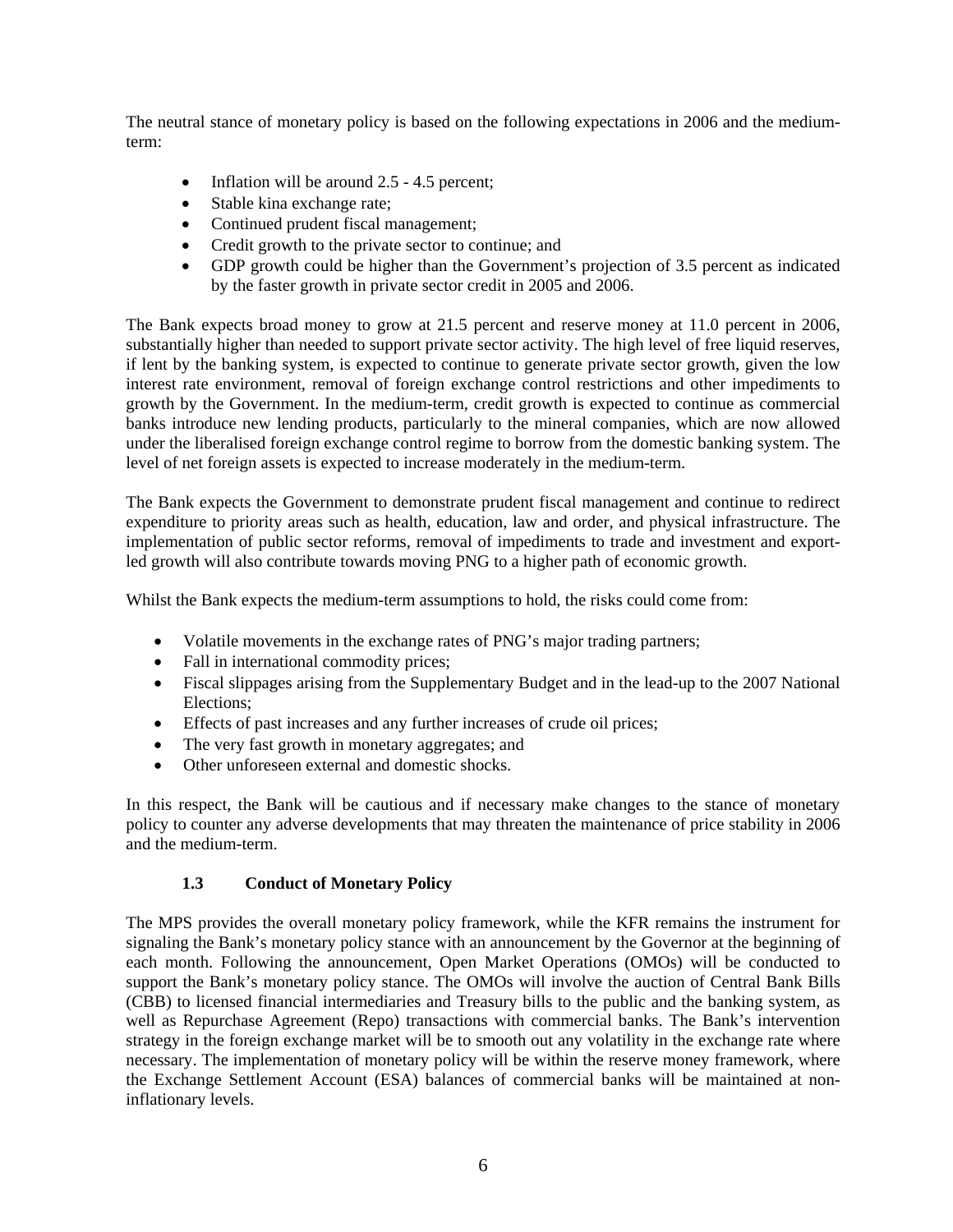The Bank will seek to adopt appropriate monetary policy management strategies that will help sustain price stability over the medium-term.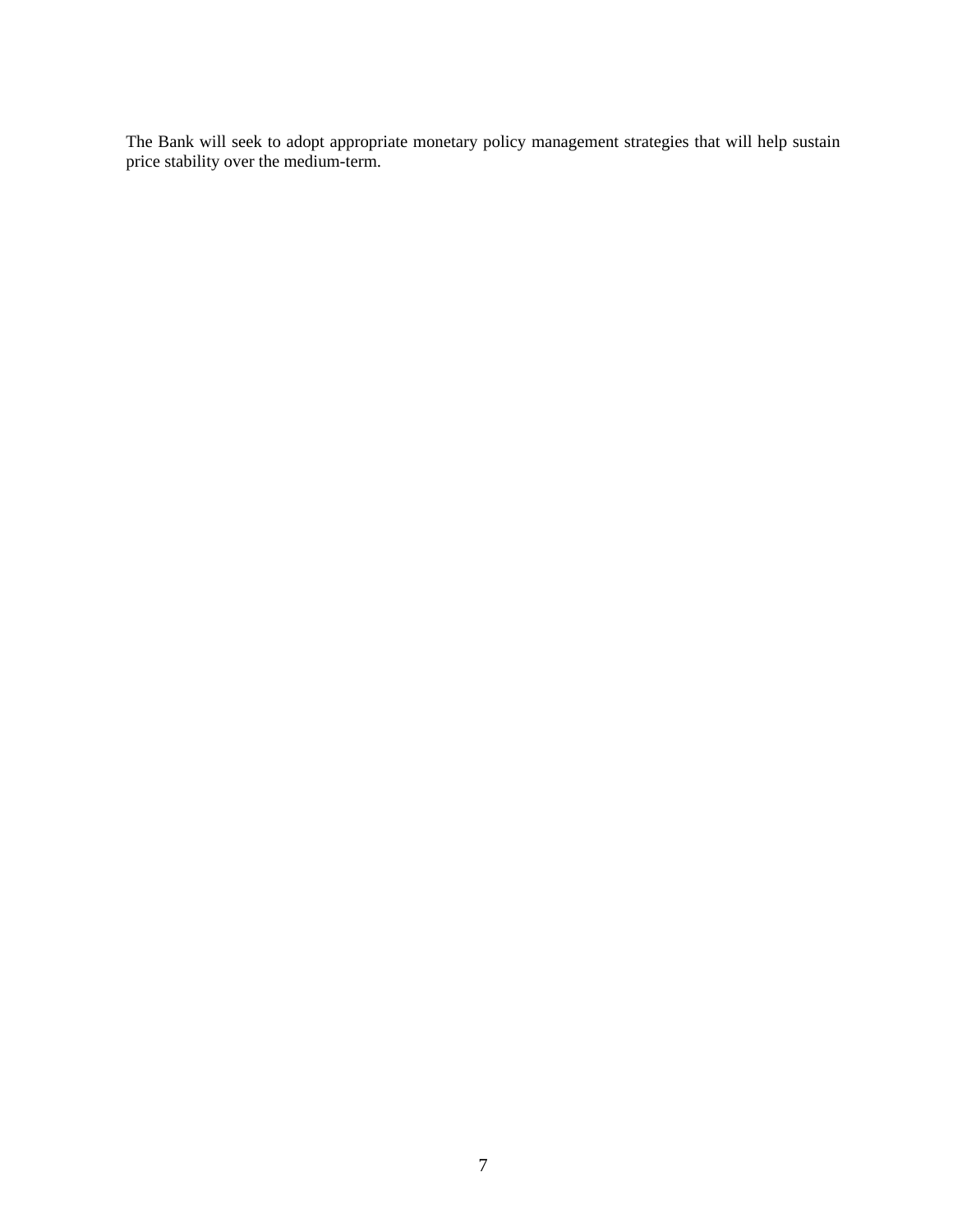#### <span id="page-7-0"></span>**2.0 Developments and Expectations**

#### **2.1 International Developments**

World economic growth is expected to be stronger in 2006, compared to 2005. In the latest World Economic Outlook (WEO) of April 2006, the International Monetary Fund (IMF) forecasts global real GDP growth of around 4.9 percent in 2006, and easing to 4.7 percent in 2007. The United States (US) and China are the main forces behind this growth, while the Japanese economy is also gaining momentum. The recovery in the Euro area is improving, while growth in the emerging economies like India and Russia remains strong.

Despite the positive outlook for economic growth, there are three major uncertainties. Firstly, the high crude oil prices whose impact have been moderate than generally expected, is still a concern as the full effect of the price increase may not have passed on to consumers. This situation could worsen given the crisis in the Middle East. Crude oil prices remained well above US\$60 per barrel throughout the first half of 2006, and are trading around US\$75 per barrel in July 2006. Secondly, the narrowing of interest rate differentials between the US and the other industrialised countries could lead to an appreciation of the US dollar. The high interest rates in the US could also dampen investment and lead to a slow down in economic growth. Finally, the continued global trade imbalance created by the current account and fiscal deficits in the US, funded by surpluses in China, Japan and India and oil exporting countries, has a further upside risk for an appreciation of the US dollar.

Inflationary pressures have resulted in tightening of monetary policies by major central banks following rising crude oil prices, growing capacity utilisation and tight labour markets (see Chart 1). The IMF inflation forecast for 2006 is expected to average around 2.3 percent in industrialised economies, and 5.4 percent in other emerging market economies and developing countries. For 2007, the IMF forecasts slightly lower inflation of 2.1 percent in industrialised economies, and 4.8 percent in other emerging market economies and developing countries.



*Source: Respective central banks' websites*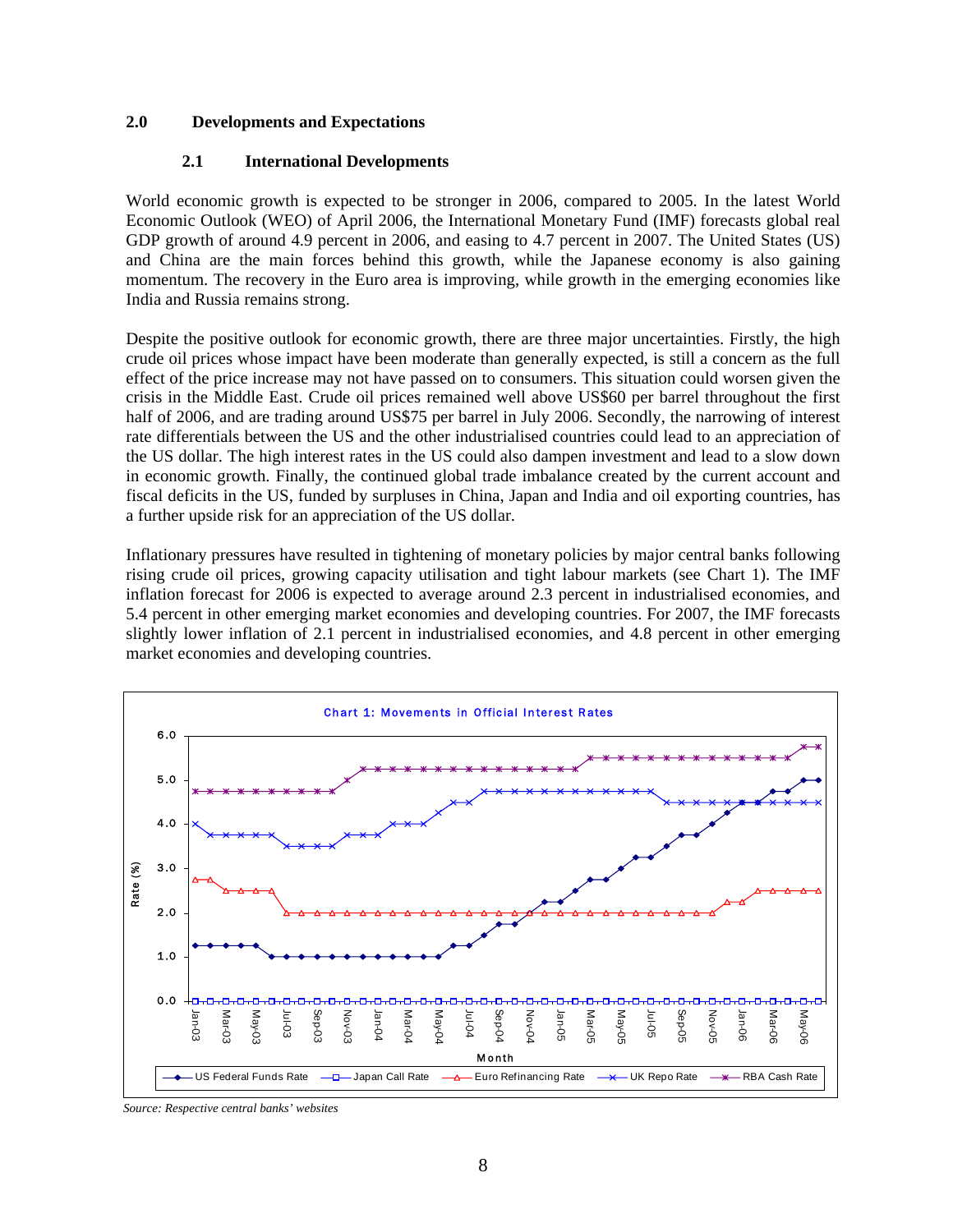<span id="page-8-0"></span>In the foreign exchange market, the US dollar weakened against the other major currencies in the first half of 2006 reflecting expectations that the US Federal Reserve is close to ending its interest rate tightening cycle. Consequently, the US dollar depreciated by 1.25 percent against the Australian dollar, 7.22 percent against the euro, 2.35 percent against the yen and 6.33 percent against the British pound sterling.

## **2.2 Domestic Economic Conditions**

Data from the Bank's Business Liaison Survey (BLS) indicates strong growth in nominal sales of 27.0 percent in 2005 and 16.7 percent in the March quarter of 2006. There were higher sales by all sectors in the March quarter of 2006. Formal private sector employment grew in the March quarter of 2006 by 8.1 percent, compared to the corresponding period in 2005. This was due to higher employment in all sectors except the transportation sector. Based on these and the strong increase in private sector credit, the Bank expects that real GDP growth could be higher than the Government's forecast of 3.5 percent (see Chart 2).

Over the medium term, macroeconomic stability, the Government's policy on removal of impediments to trade and investment, promotion of export-led growth and production for domestic consumption, infrastructure improvements and institutional reforms will stimulate growth in economic activity. Resource-based projects including the PNG Gas project, the Ramu Nickel mine and other smaller mines should also contribute to the expected growth and employment over the medium term.



*Source: 2006 National Budget*

#### **2.3 Balance of Payments**

Preliminary balance of payments data for the five months to May 2006 showed an overall surplus of K545.0 million, compared to a deficit of K182.7 million in the corresponding period of 2005. This outcome was the result of combined surpluses in the current and capital and financial accounts. The surplus in the current account was due to a higher trade surplus and lower net service payments. The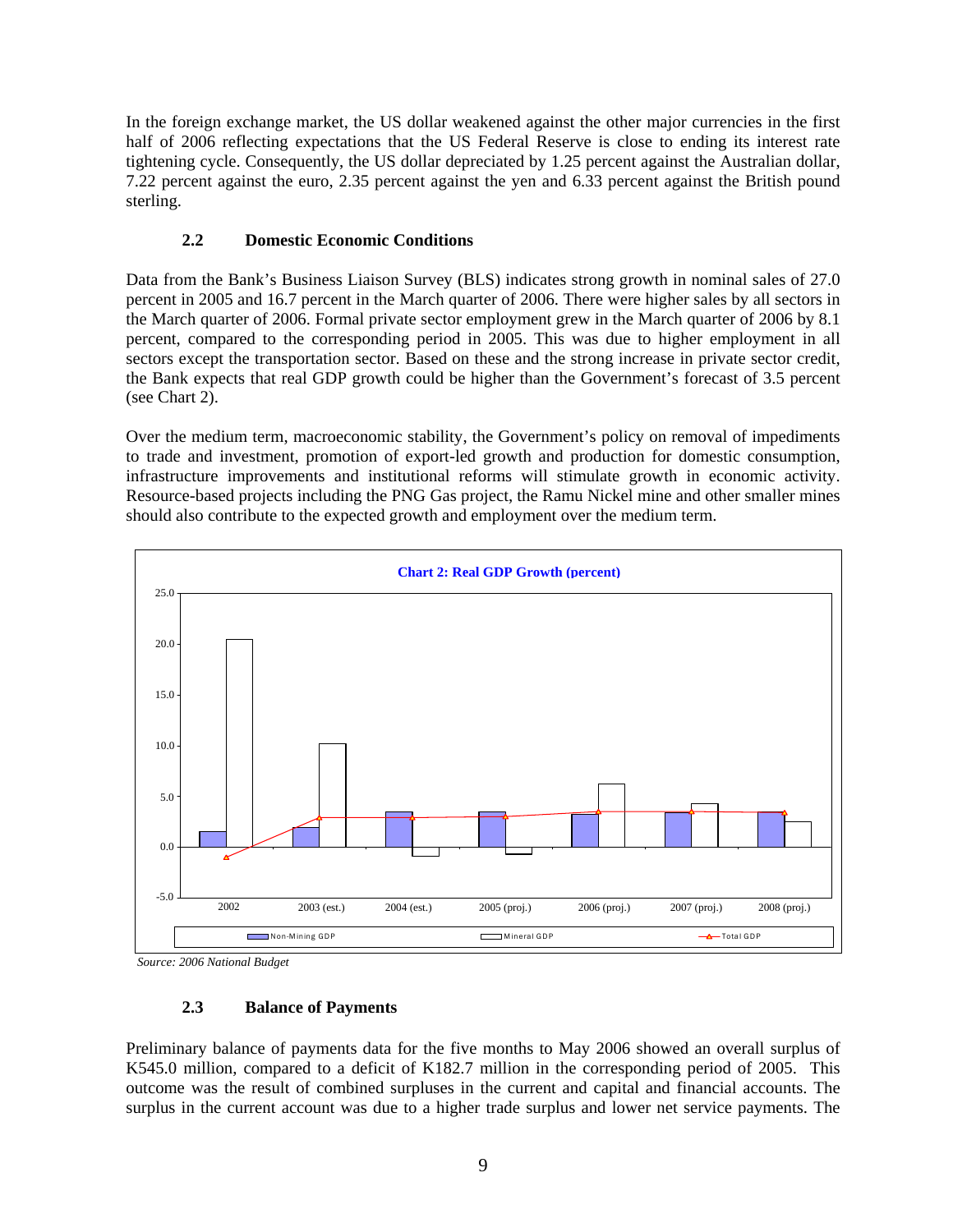surplus in financial and capital accounts was due to net inflows of foreign direct investment to the mineral sector, liquidation of short-term money market assets, drawdown of foreign currency account balances of mineral companies and increase in net foreign assets of commercial banks.





Consistent with the Bank's expectations, the liberalisation of exchange controls in June 2005 had a limited impact on the balance of payments. Outward portfolio investments increased in the twelve months to May 2006, compared to the corresponding period of 2005. The increase was due to shortterm money market investments by residents. In addition, the removal of the Exchange Control Regulation Clause on the retention period of export receipts led to an increase in funds held offshore. However, higher current account receipts more than offset these developments, which contributed to the stability in exchange rate.

In 2006, the balance of payments is projected to show an overall surplus of K677 million, compared to a surplus of K255 million in 2005. This outcome reflects a projected current account surplus of K722 million in 2006, which is partially offset by a lower deficit of K45 million in the capital and financial accounts. In the medium term, the balance of payments is projected to show surpluses in the overall balances (see Appendix - Table 2).

The level of gross foreign exchange reserves at the end of May 2006 was US\$941.6 (K2,860.9) million, sufficient for 7.2 months of total and 9.9 months of non-mineral import covers. As at  $26<sup>th</sup>$  July 2006, the level of gross foreign exchange reserves was US\$1,002.9 (K3,011.8) million. At the end of 2006, it is expected to be around US\$967.0 (K2,970.9) million, sufficient for 6.2 months of total and 10.7 months of non-mineral import covers.

The latest IMF price projections indicate that international prices of some of PNG's non-mineral exports will be higher in 2006, compared to 2005. According to the mineral companies, most of the mineral prices are expected to increase in 2006.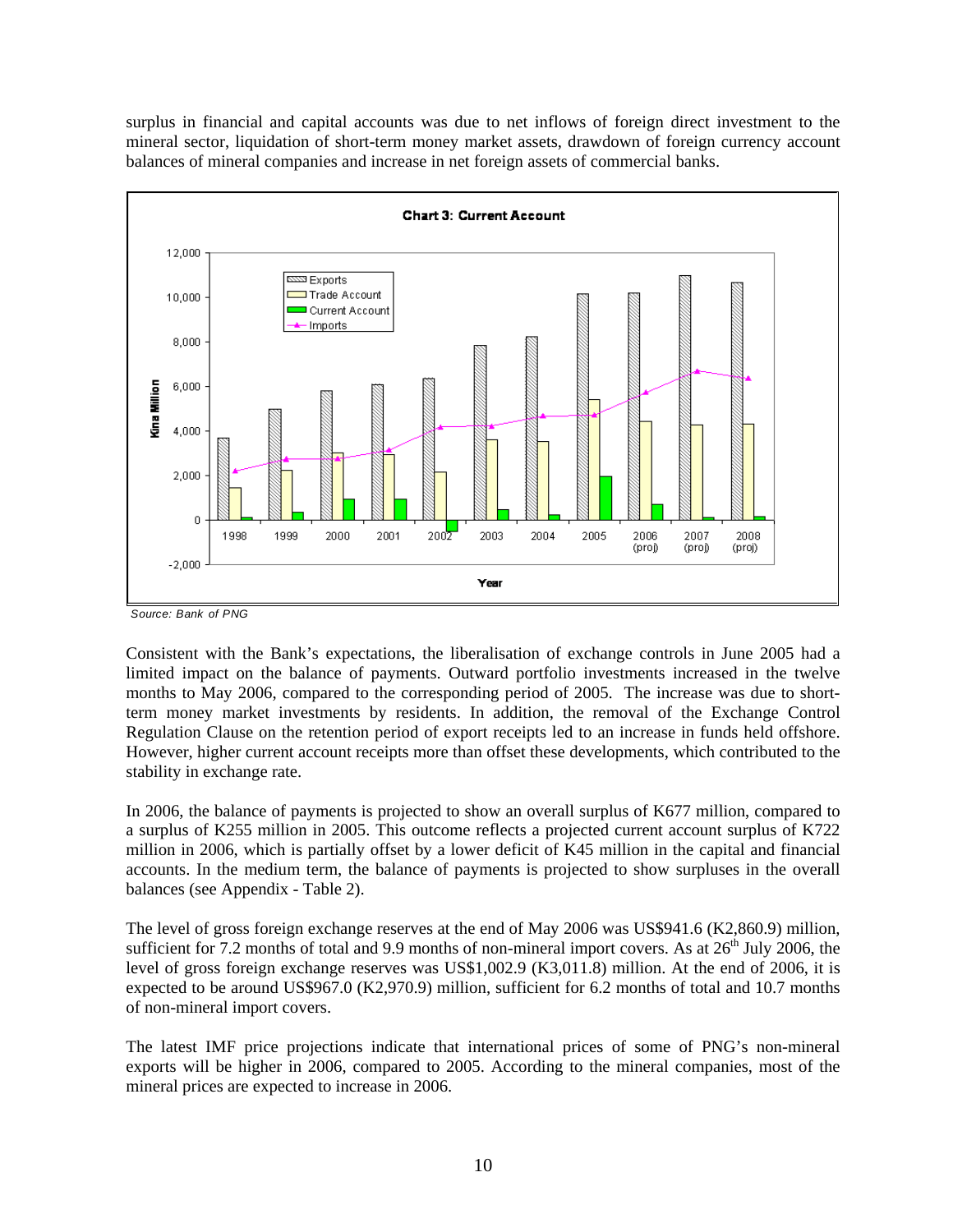<span id="page-10-0"></span>The export volumes of most of PNG's major non-mineral commodities and petroleum products are projected to increase in 2006, compared to 2005. Further increases in export volumes of most of PNG's major non-mineral commodities are projected over the medium-term, due to the Government's Export-Driven Growth Strategy, infrastructure developments, new plantings of crops and production from the Autonomous Region of Bougainville.

Other main assumptions underlying the balance of payments projections for 2006 and the medium-term are:

- Stability in the kina exchange rate;
- Exclusion of the PNG Gas project;
- The commencement of construction of the Ramu Nickel mine in 2006; and
- The commencement of construction of Simberi gold mine in 2007.

#### **2.4 Fiscal Operations of The National Government**

Preliminary estimates of the fiscal operations of the National Government over the five months to May 2006 showed an overall budget surplus of K222.7 million, compared to a surplus of K257.7 million in the corresponding period of 2005. This represents 1.4 percent of nominal GDP. The surplus reflected higher mineral tax receipts, which more than offset increases in recurrent and development expenditures. The budget surplus was used to repay net overseas and domestic loans of K88.0 million and K134.7 million, respectively.

The Government continued to redeem Treasury bills and issue Inscribed stocks. During the first half of 2006, the net retirement of Treasury bills was K210.4 million while net issuance of Inscribed stocks totalled K370.4 million.

#### **2.5 Exchange Rate**

The kina continued to strengthen against the US and Australian dollars during the first half of 2006. It appreciated against the US dollar from US\$0.3230 at the end of December 2005 to US\$0.3260 at the end of June 2006. The kina also appreciated against the Australian dollar from A\$0.4400 to A\$0.4440 (see Chart 4). The appreciation of the kina exchange rate was a result of high foreign exchange inflows from export receipts. The TWI and REER remained relatively stable since 2003.



*Source: Bank of PNG*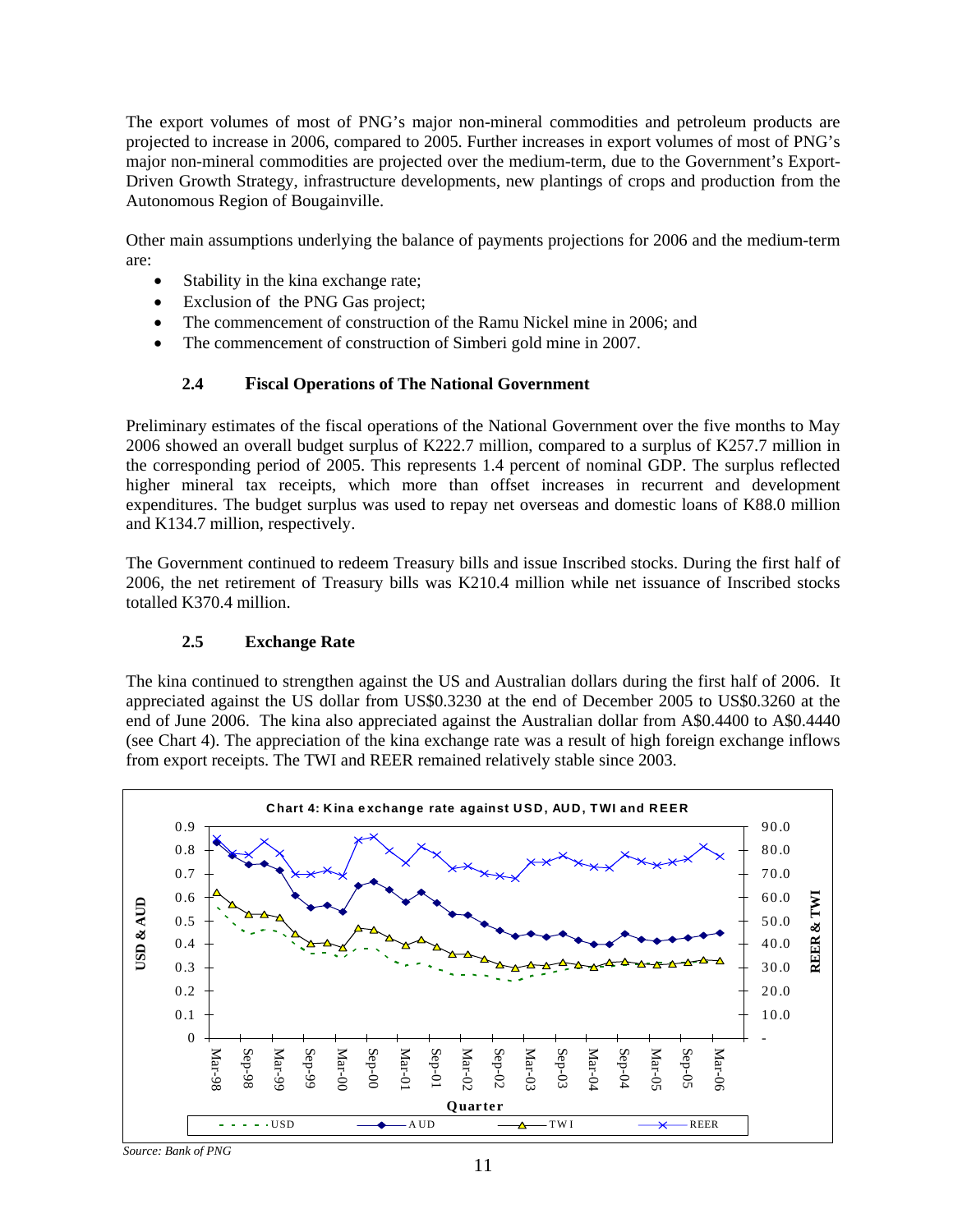#### **2.6 Inflation**

<span id="page-11-0"></span>Annual headline inflation was 2.3 percent in June 2006, compared to 1.8 percent in March 2006. The low headline inflation outcome was matched by low underlying inflation rates during the quarter. Annual trimmed mean inflation was 1.4 percent, compared to 1.5 percent in the March quarter. Annual exclusion-based inflation was negative 0.6 percent, compared to 0.1 percent in the March quarter. The headline and underlying inflation for 2006 and the medium term are projected to be around 2.5 – 4.5 percent (see Chart 5 and Appendix -Table 2).



*Source: Bank of PNG & National Statistical Office (NSO)*

The expected low inflation in 2006 is based on the assumptions of stability in the kina exchange rate, low foreign inflation in PNG's major trading partners and prudent fiscal management by the Government. However, the risks to these assumptions are:

- Decline in the kina exchange rate triggered by a fall in international commodity prices;
- Further significant increases in monetary aggregates including broad money;
- Fiscal slippages arising from the Supplementary Budget and in the lead up to the 2007 National Elections;
- Further increase in crude oil prices and its second round effect; and
- Destabilising capital outflows as a result of low domestic interest rates.

## **2.7 Monetary and Financial Market Developments**

The Bank maintained a neutral monetary policy stance during the first half of 2006. Whilst the KFR was kept unchanged at 6.0 percent (see Chart 6), the trading margin for the Repo was reduced by 1.0 percent in total to 200 basis points on both sides of the KFR.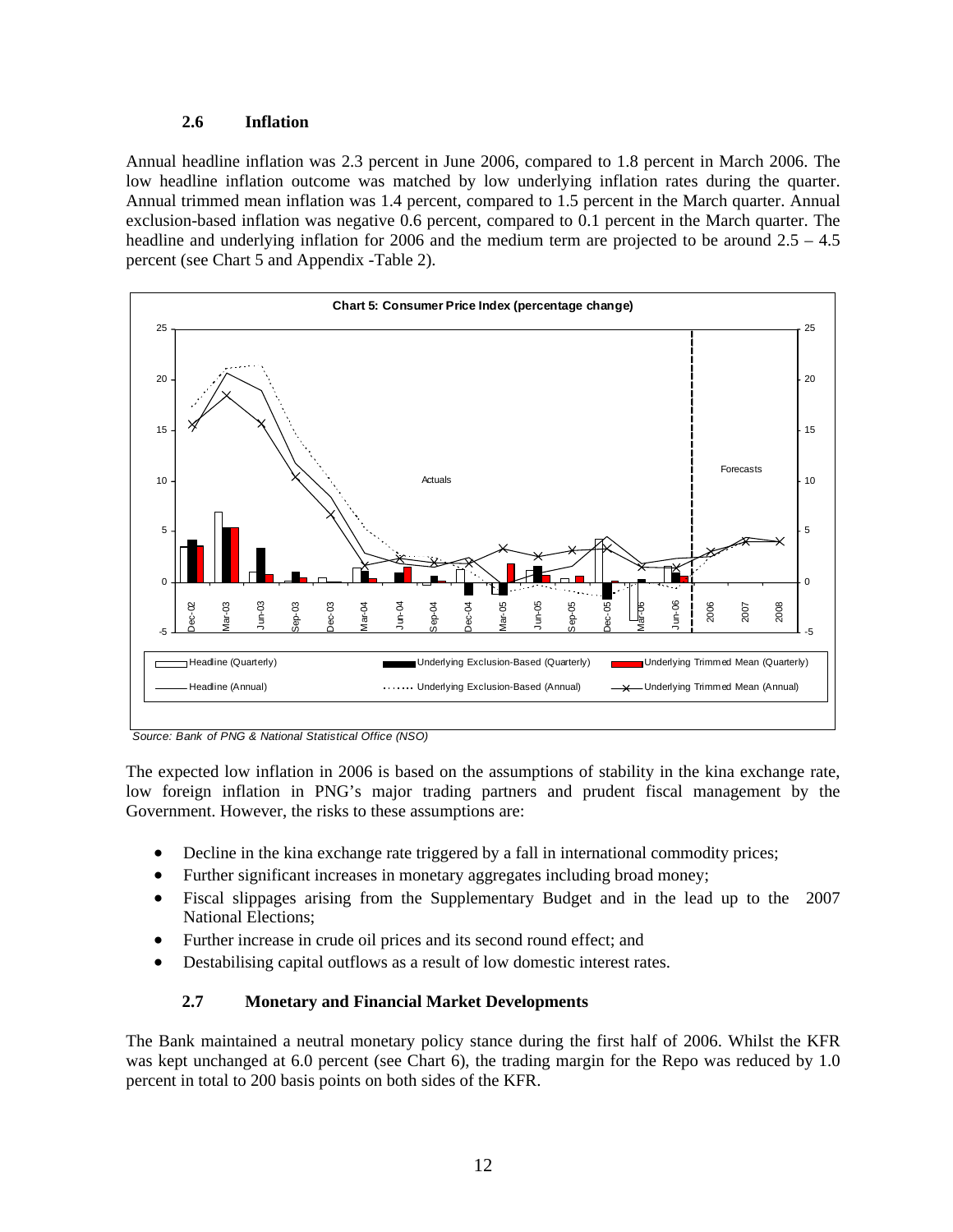Interest rates for short-term securities remained stable in the first six months of 2006. The Government did not issue Treasury bills since May 2006, following cash surpluses. As a result of the absence of the Government in the Treasury bill auction, the Bank issued additional CBBs to diffuse liquidity from the banking system and maintained ESA balances at around K100 – K150 million, compared to the higher levels in 2005. This enabled short-term deposit rates to increase during the period.



*S ourc e: B ank of P NG*

Commercial banks maintained their Indicator Lending Rates (ILR) spread between 9.45 – 10.70 percent during the first half of the year. The weighted average interest rate on total deposits increased from 0.75 percent in December 2005 to 0.97 percent in June 2006, while the weighted average lending rate on total loans decreased from 10.71 to 10.49 percent during the same period. However, the spread between the weighted average lending and deposit rates continued to remain wide at around 10.0 percent (see Chart 7).

Total liquidity of the banking system increased by 18.1 percent between December 2005 and June 2006, mainly due to mineral tax inflows. As a result, Repo and CBB transactions were conducted to manage liquidity and maintain real interest rates.

Lending extended by the banking system to the private sector increased by 25.2 percent during the six months to June 2006. The advances were mainly to the building and construction, and transport sectors, reflecting increased activity in these sectors. The growth in private sector credit was broad-based with lending to the fisheries and forestry, building and construction, commerce, transportation and communication sectors as well as for alluvial mining, other businesses and households. Lending to the agriculture sector however declined since June 2005.

The level of broad money supply (M3\*) increased by 14.3 percent during the six months to June 2006 as a result of growth in net domestic credit and net foreign assets of the banking system. Reserve money increased by 1.7 percent over the same period (See Appendix – Table 1).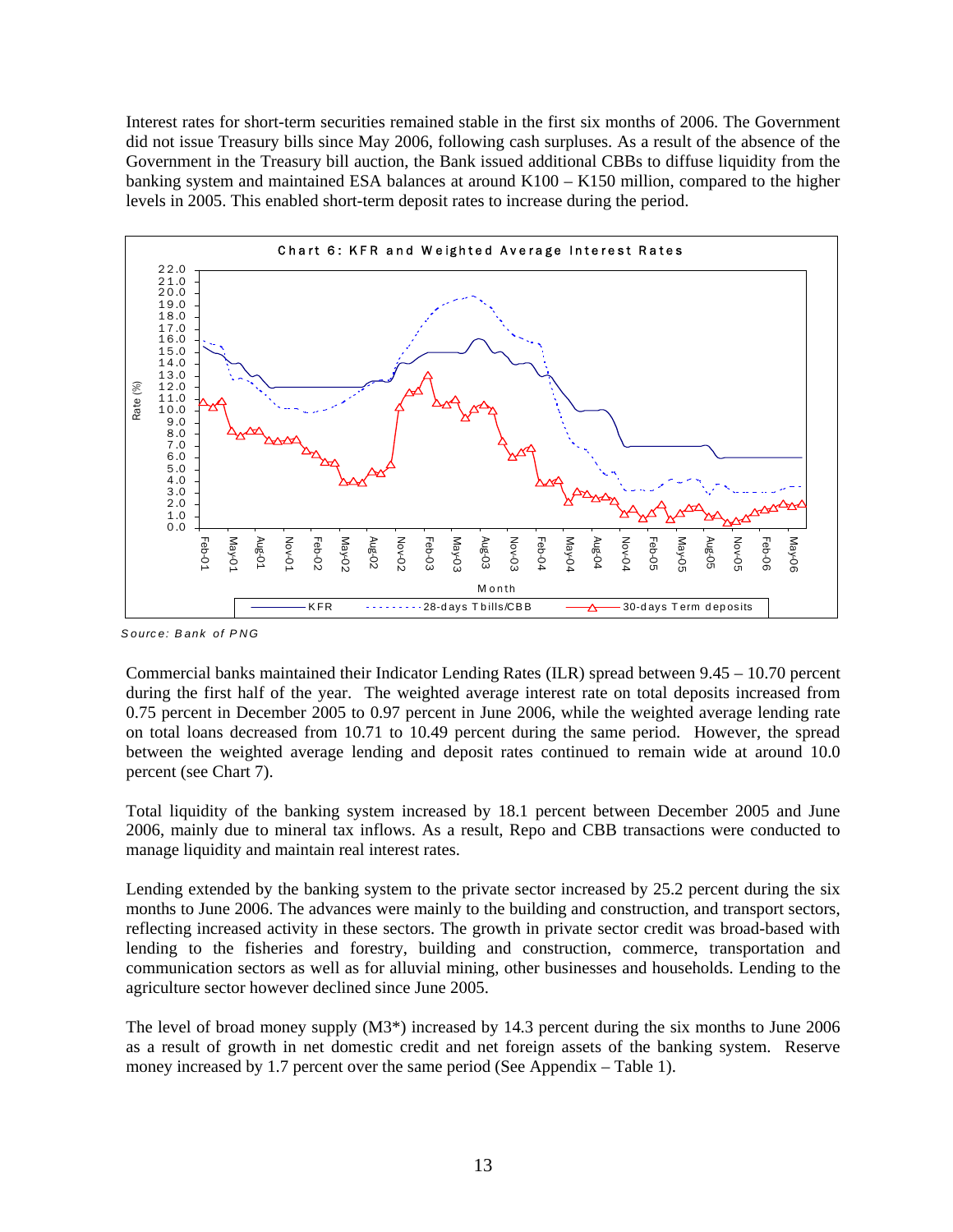

*Source: Bank of PNG*